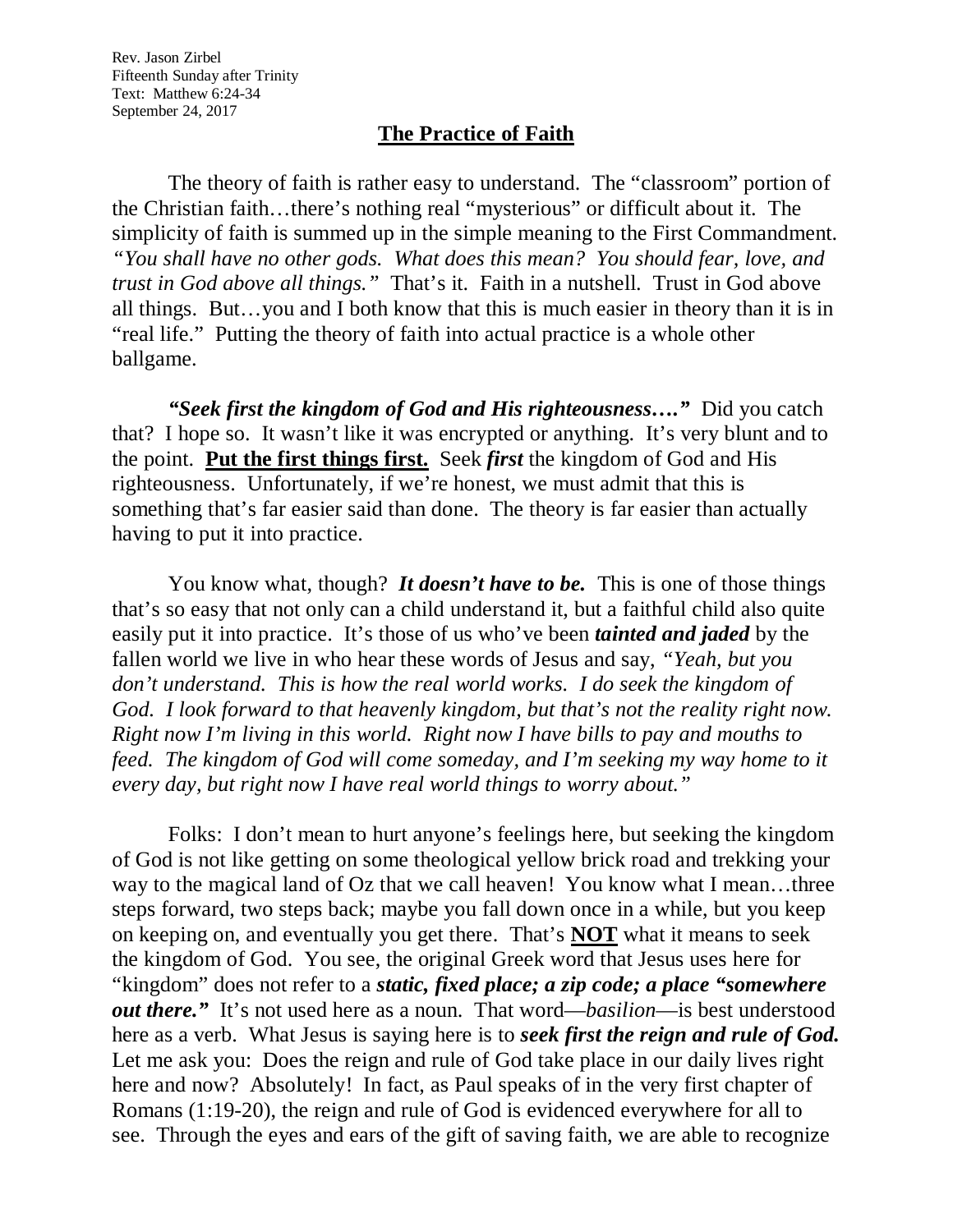The same thing goes here for that term "righteousness." Remember: We are not only to seek first God's reign and rule, but we are to *seek first His righteousness.* That word in the Greek—*dikaiasunā*—is also translated numerous times as *"justification."* You remember what that word means, right? To be justified by God means to be *declared holy and forgiven…innocent.* Do you remember how we are justified? Not by our works, lest any one should boast! We are justified by faith alone in grace alone—God's grace alone—which He grants to us because of the all-redeeming death and resurrection of Jesus Christ alone.

Think about what Christ is saying here to His disciples. Remember the *context* of this conversation: This is still part of the Sermon on the Mount. This is Christ talking to faithful people who were truly struggling in their daily existence…far worse than we disciples struggle today. The world has always been a scary place, *especially for those who walk by faith.* Think about what Christ is saying to you this very day. **Put the first and most important things first.** Yes, this fallen and sinful world is tough, so tough, in fact, that at times it seems like we honestly don't know how we're going to make everything come together and work out. I can tell you: The cost of medical bills and student loans is enough to make you worry yourself right into a seizure! *Put the first things first. O you of little faith, where is your fear, love, and trust in God above all things?* If God takes care of birds and plants so wondrously, will He not provide you with everything you need…*you, the only work of His entire creation that He actually breathed life into?*

And that brings up a good question; a question you should constantly ask yourself: What do I really *need?* Believe it or not, but you don't *need* food, clothing, money, or any other worldly thing, at least not when it comes to getting what really matters most—*eternal life and forgiveness and everlasting salvation*. Your 401K's, your gardens and pantries, your walk-in closets, your weapons caches, being "Facebook famous,"…**NONE of it can save you.** That's not to say that any of these things are bad or sinfully damning, but recognize the truth: *Not one of those things can make atonement for one single sin.* That really puts them all into perspective, doesn't it? You show up to heaven with any one of those things in your hand and try to present them as reason why you "deserve" to enter into heaven, and you will be in for a rude awakening. **You will have put the wrong things first.** Dear brothers and sisters in Christ: You come into this world with nothing and you will leave with nothing…*nothing except that which you absolutely need*—saving faith alone in Christ alone, which is yours by God's free grace alone.